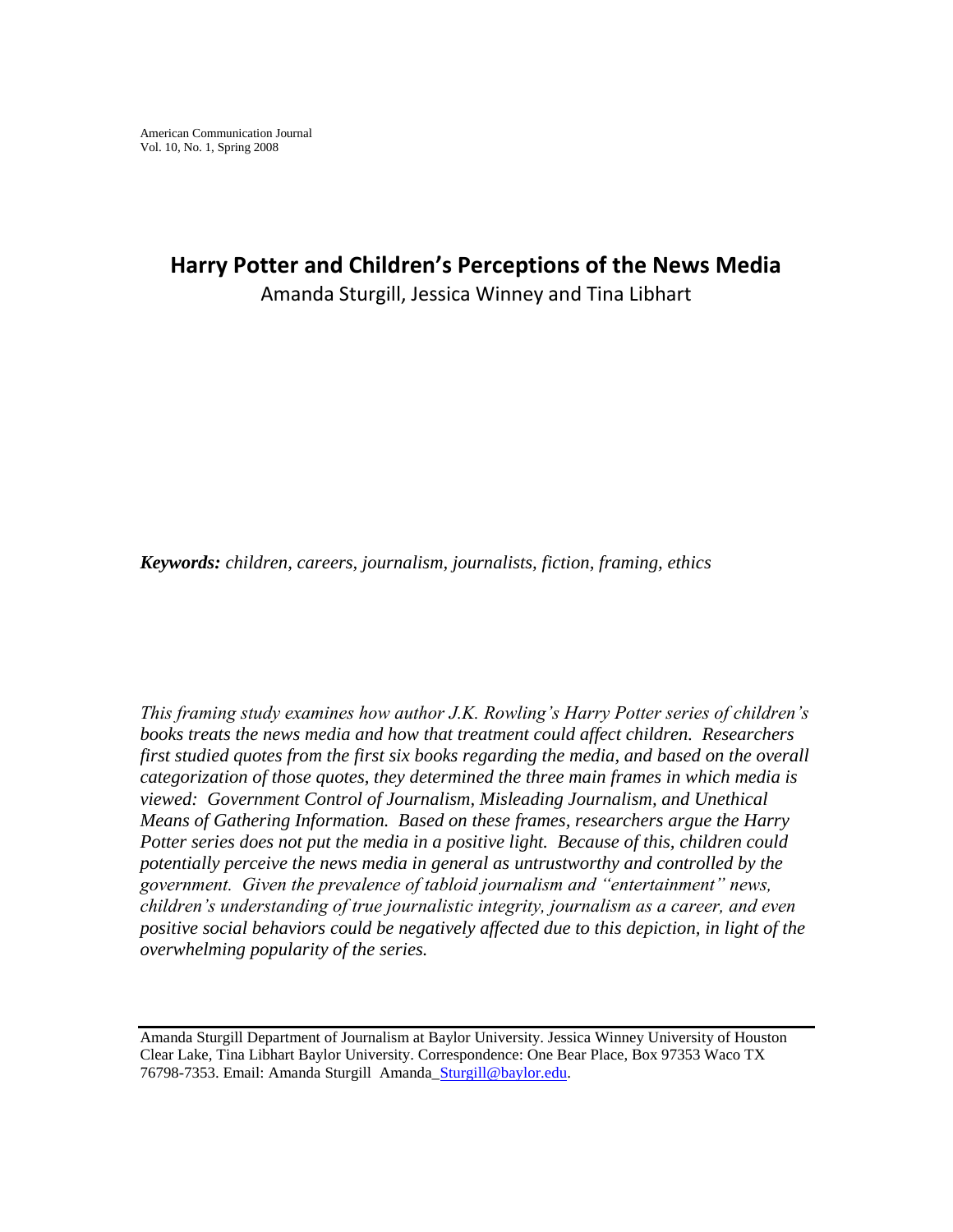The popularity of J.K. Rowling's *Harry Potter* series of children's books is a phenomenon unlike any other. The worldwide best-selling books recount the adventures of Harry Potter, a young orphan who discovers at age 13 that he is really a wizard and has an archenemy named Lord Voldemort. In each book, Harry is met with different challenges that he must confront to save the Wizarding world from the actions of Lord Voldemort and his followers in the Dark Arts. In doing so, he must also deal with many of the problems associated with adolescence such as issues with family members, bullies at school, confrontations with teachers, and discovering his identity as both a teenager and a wizard.

While the books are valued for their ability to entertain and engage readers, the negative depiction of journalism in the series has the potential to greatly influence children's perceptions of the news media and the role of journalism in general. Throughout the books, children are exposed to a type of yellow journalism that is controlled by the Ministry of Magic, the governing body of the Wizarding world. The main source of news in the Wizarding world is from the *Daily Prophet*, the official newspaper that is manipulated by the government. There is also a tabloid journal titled *The Quibbler* that is prevalent in the series. While other media are mentioned, these two publications are the most dominant sources of news, and there is no Internet or television depicted in the Wizarding world.

The ideal goal of journalism is to ensure an informed citizenry in an objective and truthful manner. Due to the fact that the representation of journalism in the *Harry Potter* series is overwhelmingly negative, children who read the series could infer that all news media are slanted and deceptive. They could also come to believe that a career as a journalist is not an honorable profession. For this reason, parents and educators should be mindful of this possibility and expose children to a wide variety of literature that demonstrates the essential role of journalism in a free society.

## **Relevant Literature**

Research indicates children's literature helps children learn about and even possibly empathize with the various situations experienced by the characters. The use of literature by both parents and educators has the potential to promote children's understanding of concepts such as gender roles, social skills, learning disabilities and communication disorders, and general classroom subjects.

When asked about their future careers, many children have ideas of what they want to be when they grow up. Their fantasies of entering into a particular profession often stem from the children's stories they have read. However, parents also seem to have great influence on their children's career perceptions. Seligman and Weinstock found most of their 10-year-old subjects to be knowledgeable about the careers of their parents as well as their parents' career aspirations for them, but that their parents' influence eventually wanes from ages 6 to 10 as children discover other career possibilities beyond their parents' occupations (Seligman & Weinstock, 1991: 178). Helwig found that as children matured, they felt more freedom to decide their careers for themselves (Helwig, 1998: 247). He also cautioned that young children should not be forced to make career decisions at such a young age, but should merely explore their career possibilities.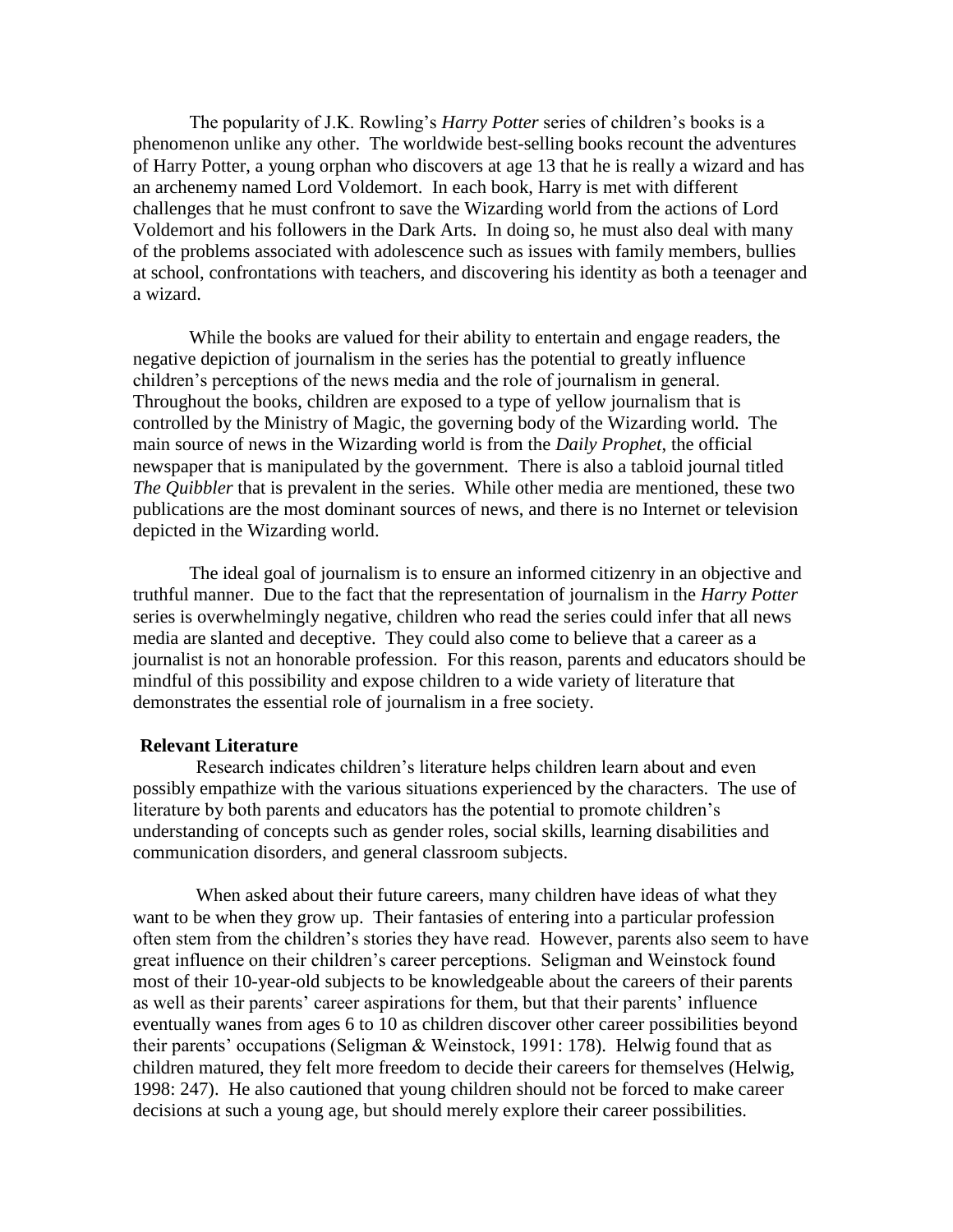Bardick, Bernes, Magnusson and Witko studied parents' perceptions of their children's readiness in career planning (Bardick, Bernes, Magnusson & Witko, 2005: 152). Overall, they found that parents felt children would be more prepared to make career decisions as they grew older, which confirmed Helwig's findings (Helwig, 1998: 261).

Another influence is that of career development in schools. Younger children often learn about professions through exposure rather than actual career development studies, but still schools can shape students' concepts of occupations. A study in Australia found that schools enable students to learn about and gain interest in jobs as they spend the majority of their time in that environment (McMahon, Gillies, & Carroll, 2000: 12).

While many sources go into career formation, a great deal of career exposure comes through children's literature, as children hear and read about different kinds of jobs held by adults. As a result, children's literature can also help form children's understanding of gender roles.

One study examined children's perception of job titles based on the language used to describe them (Liben, Bigler, & Krogh, 2002: 810). Researchers developed two studies to test if job titles were gender-specific or gender-neutral. They concluded that their "studies provide evidence that although the workplace is becoming more balanced with respect to distributions of men and women, the psychological world of work remains strongly gendered" (Liben, Bigler,  $&$  Krogh, 2002: 810). An additional study examined the influence of children's literature on gender roles and found that the use of carefully selected books and activities can be useful in influencing children's perceptions of occupational roles (Trepanier-Street & Romatowski, 1999: 158). This, however, places the responsibility on teachers and parents to use books in such a way as to guide children through discussions about the portrayal of male and female roles (Diekman & Murnen, 2004: 382). While children's literature has made great strides in accurately portraying masculinity and femininity, some books still depict sexist stereotypes of gender. Adults can positively influence children's gender concepts through either validating or contesting the text (Wharton, 2005: 239).

Social behaviors are one of the primary skills that children learn through literature. Literature enables children to see the intentions, reasons, emotions, and innerthoughts that surround a particular set of behaviors (Cartledge & Kiarie, 2001: 40). As social skills are necessary in order for children to function well in society, literature is a valuable tool in leading them toward pro-social behavior. For the purpose of this paper, social skills are defined by McFall (1982) as: "specific strategies and tactics that individuals use to respond to daily social tasks such as making friends, communicating requests, and responding to social initiations by others" (Cartledge  $& Kiarie, 2001: 42$ ). Cartledge and Kiarie also note that literature can help children to develop empathy for others through the actions of the characters in books and to see things from another's perspective. The heightened empathy and compassion that children may feel as a result will likely lead them to engage in appropriate social behaviors. They argue that the attractiveness and messages of literature can and should be used to help augment social learning, which in turn can help increase reading literacy skills in children (Cartledge & Kiarie, 2001: 42). In addition, Cartledge and Kiarie state the importance of using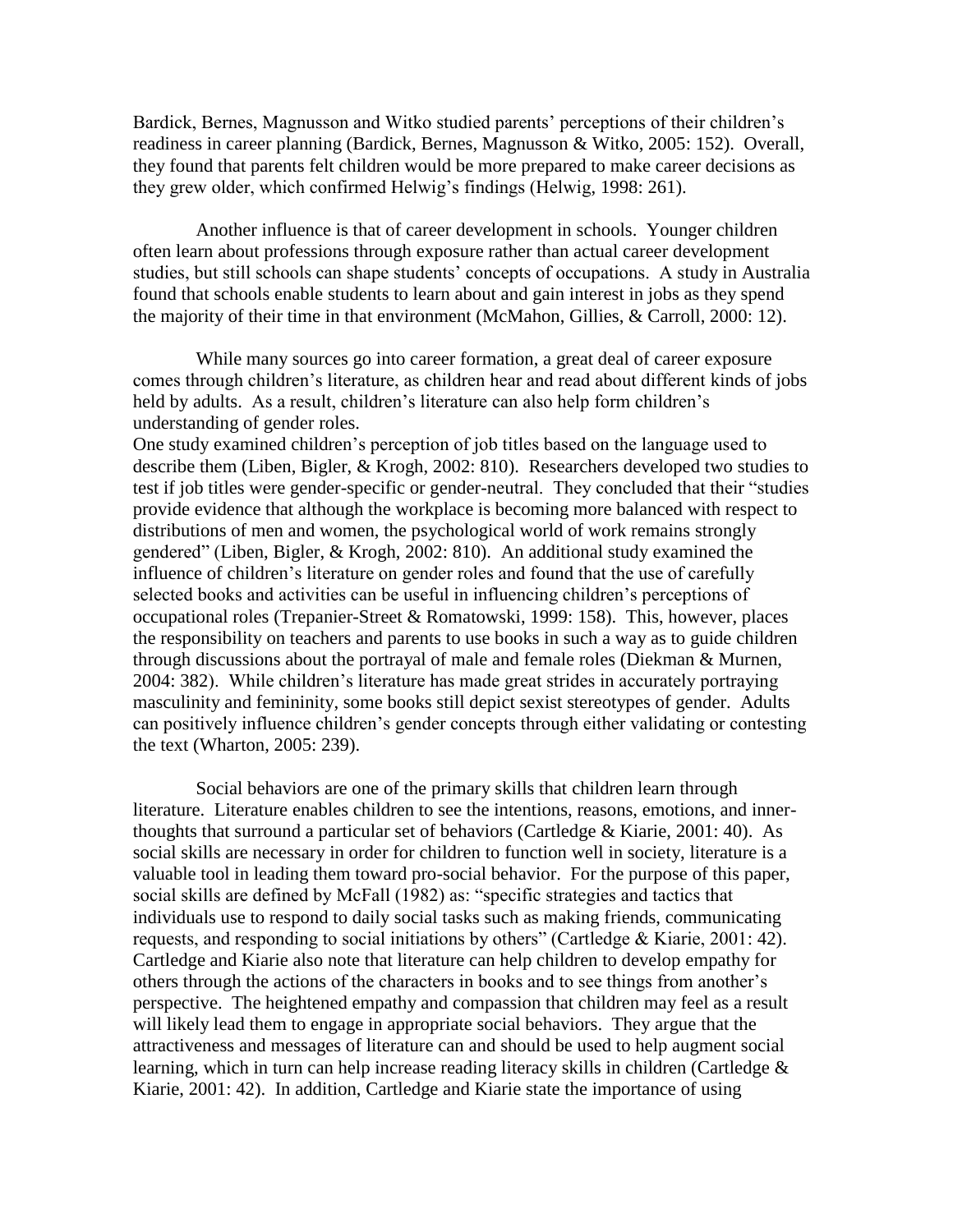literature that appeals to children from diverse backgrounds, as these children often feel left out of the larger social picture due to differences in language and culture.

Children's literature can also be used to promote appropriate social behaviors in children with behavioral and emotional problems. These children often require specialized instruction in a controlled environment in order to prosper. Ridgeway and Shaver (2006) discuss the multiple ways in which literature was used to augment social skills in a study conducted in the classrooms of both researchers. In their study, Ridgeway and Shaver had their students listen to stories read aloud to them with themes such as accepting individual differences, sharing, and bullying. The students were encouraged to share their perspectives on these issues with teachers and peers in a social setting and then participate in short writing activities related to the topics (Ridgeway & Shaver, 2006: 17). Ridgeway and Shaver found that they were able to engage their students in a discussion of social topics and that the students were able to make meaningful connections between the characters in the text and real-life situations. Children are able to see similarities between their own struggles and those of the characters in the books, allowing them to relate emotionally to the characters (Ridgeway & Shaver, 2006: 22). Ridgeway and Shaver argue that social interaction is one of the main methods by which children learn. Children are able to benefit cognitively and emotionally when they make a personal connection to the text and are able to discuss their perspectives with others (Ridgeway & Shaver, 2006: 22).

Susan Hepler and Janet Hickman discuss the concept of a community of readers in their article about the social aspects of response to literature. Their concept of a community of readers deals with the ways in which children work together to help each other learn to read (Hepler & Hickman, 2001: 278). They note how children use the classroom community to increase their own literacy, often using other's suggestions about books to decide what to read. Hepler and Hickman also note how the act of talking within a community greatly increases children's awareness and understanding of the books that they read, helping them to remember words and events. In addition, the community of readers enables children to pick up "reader behaviors" that tell them how readers act, i.e. that readers enjoy reading books and seek out more books to read (Hepler & Hickman, 2001: 278). Hepler and Hickman's concept involves children connecting in a social way through literature.

Another way literature influences children is by allowing them to learn about people whose lives and experiences differ from their own. One example would be the way in which literature can teach about children with learning disabilities. As noted by Sotto and Ball, literature can be used to provide positive role models and expose children to characters with learning disabilities, thus enabling them to identify with the characters (Sotto & Ball, 2006: 40). For the purpose of this paper, learning disabilities and communication impairments are considered as the following: dyslexia, Down syndrome (due to the language delays prevalent in children with the disorder), mutism, dysfluency, hearing loss, and general articulation disorders (Sotto & Ball, 2006:). The way that learning-disabled characters are portrayed in children's literature is integral to promoting awareness, understanding, and acceptance of individuals with learning disabilities (Prater, Dyches & Johnstun, 2006: 14).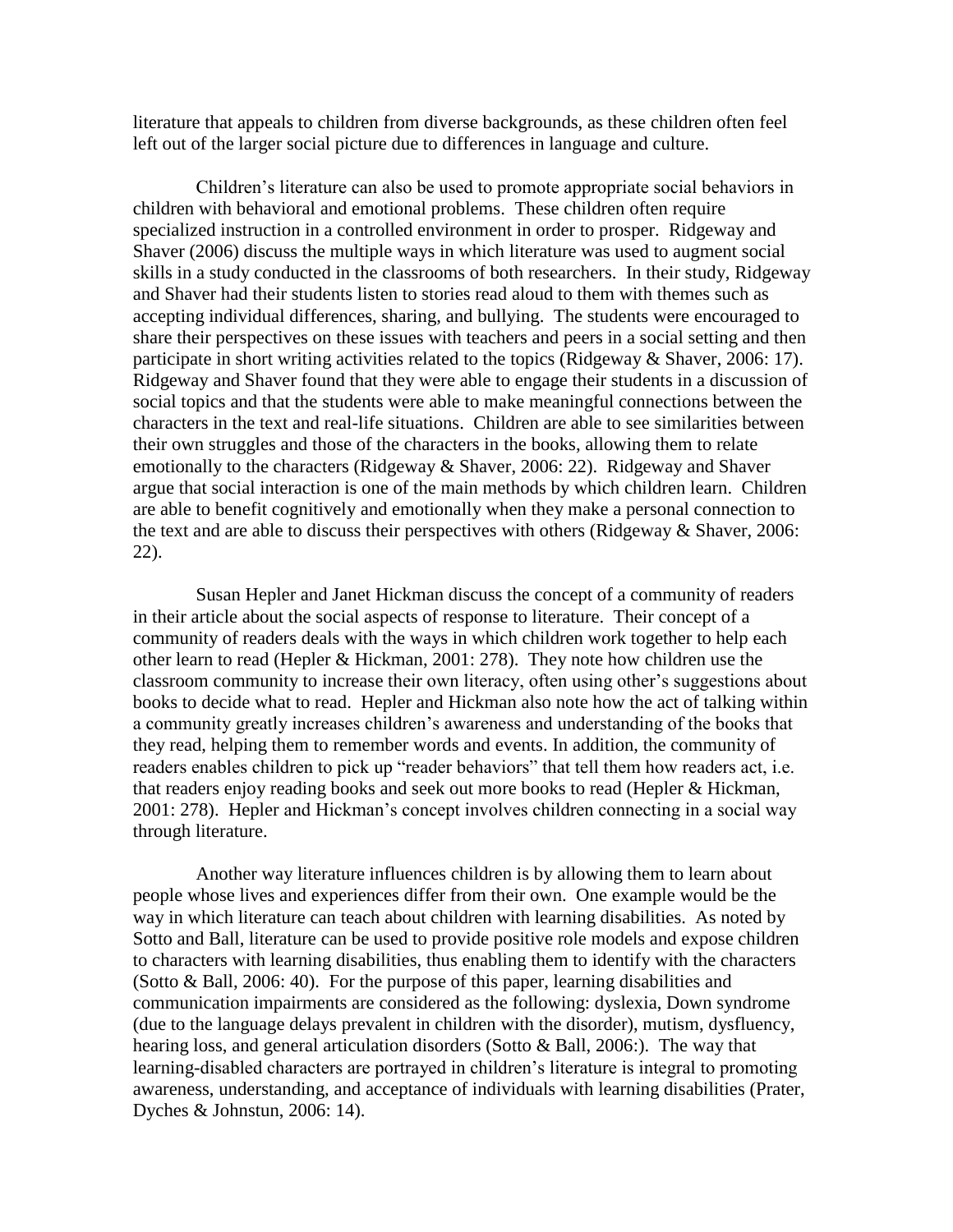Prater, et al. note that "children learn at a young age the great diversity within the human race, often through direct experiences with people who look different from themselves … children's literature can be used to provide readers with an awareness of diversity, particularly the diversity caused by various disabilities" (Prater, et al., 2006: 20-21). Prater analyzed 90 children's books published prior to 2001 that portrayed at least one character with a learning disability to determine how such characters are portrayed overall. She found that most of the characters with learning disabilities were portrayed as dynamic, taking part in the story and changing over time (Prater, 2003: 47). In addition, most learning-disabled characters were the main character and the story was told from their point of view, allowing their various disabilities to be even more integral to the text (Prater, 2003: 47). Prater stresses the importance of including dynamic characters with learning disabilities in children's literature. These types of characters will not only boost the self-esteem of children with learning disabilities, they are also more representative of real people (Prater, 2003: 61).

The development of children's conceptualization of how they fit into and relate to society notwithstanding, children's literature is also one of the most basic ways of reinforcing general academic concepts referred to in textbooks. Geography teachers can utilize children's books to teach the five geographic themes of location, place, humanenvironment interaction, movement and region (Hannibal, Vasiliev, & Lin, 2002: 81). Math teachers can use literature to reinforce learned mathematical concepts or to remediate misconceptions of those ideas (Capraro & Capraro, 2006: 22).

Regardless of the subject matter, the use of literature allows children to be exposed to information, ideas, concepts, realities, truths, and even misconceptions. Bopry and Hedberg propose, "learners must be the centre of their own cognitive universes" (Bopry & Hedberg, 2005: 96). The ultimate goal in the use of children's literature should be for students to learn from these stories about the world and their role in it.

### **Methodology**

Two coders completed a framing analysis of the media references in the *Harry Potter* series of children's books. We began with two research questions: 1) How is the media portrayed in the *Harry Potter* series? and 2) How are journalists portrayed in the series? The intention was to study how the series treats the media and what effect that treatment might have on the attitudes of child readers. The coders were provided with an exhaustive compendium of direct quotes from the first six books of the series that made any mention of media, including newspapers, magazines, radio, and textbooks. Mass media appear in both the magical and the mundane worlds. References are made most frequently to newspapers, but also to radio, television, comic books, magazines, advertising, posters, books, event programs, name badges and others.

After reading through the quotes, the coders determined that the magazine, radio, flyer and textbook references were different from the television and newspaper references in that they served a different function in the books. Generally, the media serve a number of functions in Rowling's narratives. The presence of media in the magical world in some cases serves to enrich the setting. For example, Harry learns early in book one about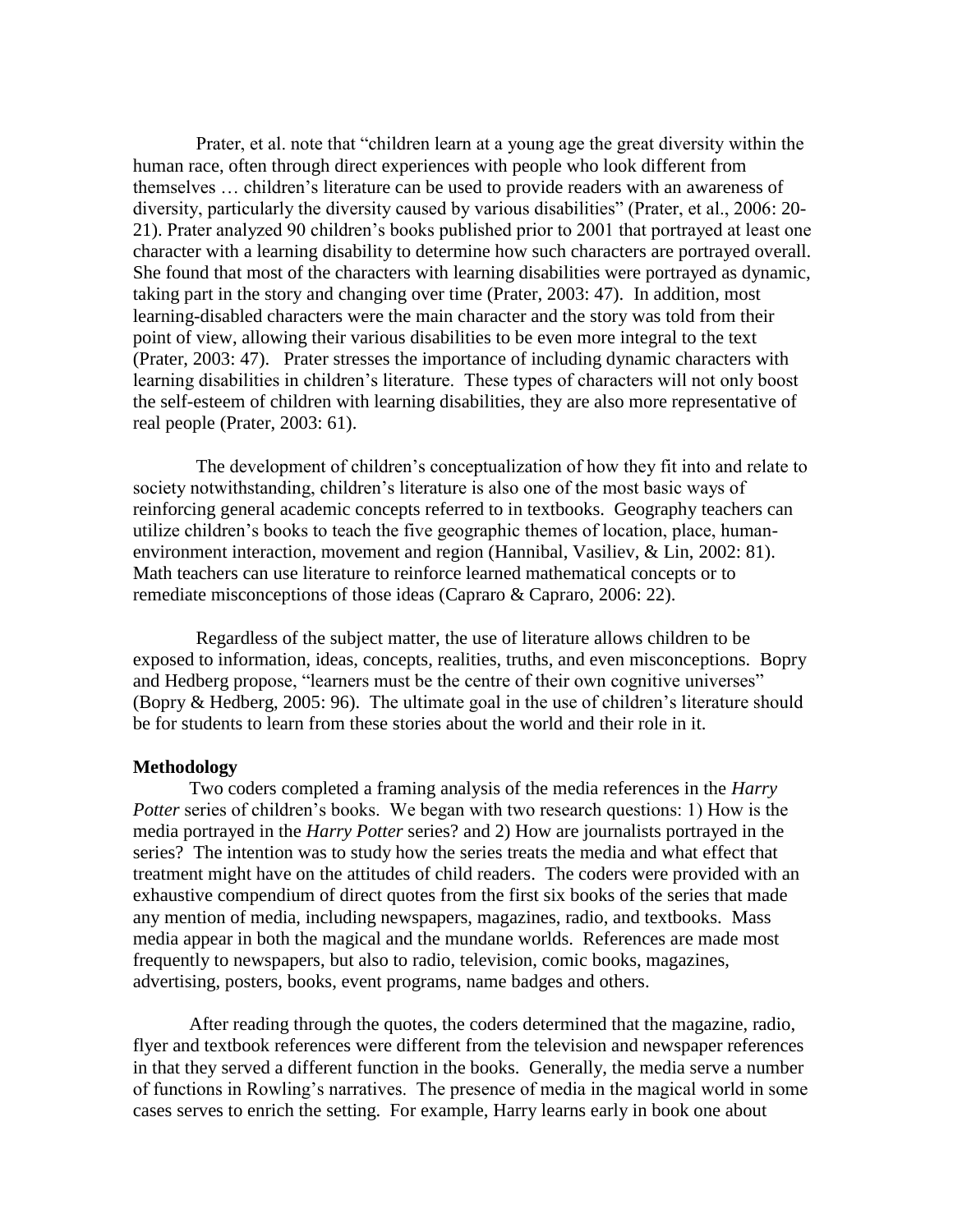magical pictures in which the subjects of the pictures are able to move and in some cases interact with the viewers. This element of magic is used in everything from newspaper pictures to portraits found at Hogwarts to posters for an athletic team to trading cards.

The media also serve as a bridge between the magical and muggle worlds, a function Rowling noted in her interview with Entertainment Weekly (Jensen, 2000). They also bring news between the relatively isolated environment of Hogwarts and the rest of the wizarding world. In the first book, Harry, while at school, learns about a break-in at an important bank vault in the wizarding world. In the second book, Harry gets to school in a stolen, flying car, exploits that are reported in the newspaper even before Harry arrives at school**.** In the third, Harry learns about an escaped wizard convict from muggle television and follows the search and its implications via the wizard newspaper, *The Daily Prophet*, while at school. Finally, media are shown as a pastime via comic book reading for young wizards and television watching for young muggles.

Some of the most interesting use of the media comes from the newspapers – mainstream and alternative -- that populate the wizarding world. The coders started with 10 initial frames: Muggles' (non-wizards) journalism, Wizards' journalism, informative news, obstructive news, truthful journalism, deceptive journalism, credible news, sensational news, headlines, and photos. In attempting to place the quotes into these frames, it was discovered that there were not enough references to Muggles' journalism for it to be used as a frame. This in turn caused all of the quotes to fall under the heading of Wizards' journalism. The frame became far too broad to be included and was removed. Headlines and photos were also removed as frames because of the insignificant number of references that fell into these categories. After refining our initial frames, three final frames remained: government control of journalism, misleading journalism, and unethical means of gathering information.

#### **Results**

The depiction of journalism in the *Harry Potter* series was found to be predominantly negative. There were very few references to credible, non-obstructive news and these references were very minor when compared to the other journalism references in the series as a whole. Journalism as portrayed in the Potter world is heavily slanted and misleading. Information is often obtained through unethical and illegal means and is intended to damage the credibility of the subjects concerned. In addition, only one journalist of any consequence is mentioned by name in the series, and she is revealed to be the epitome of the corrupt, yellow journalist stereotype.

### **Frame 1: Government Control of Journalism**

This frame was created as a heading under which to categorize all of the media references that either explicitly state or suggest some form of authoritarian control, usually by the Ministry of Magic. References to journalism as a means of seeking publicity were also included in this frame because publicity relates to the overall attempt by the authority figures to influence how subjects are perceived in print. As the governing body of the Wizarding world, the Ministry of Magic exerts an enormous amount of power and control over almost every aspect of the lives of the characters that inhabit this world, up to and including the information published by *The Daily Prophet*. Although *The Prophet* is often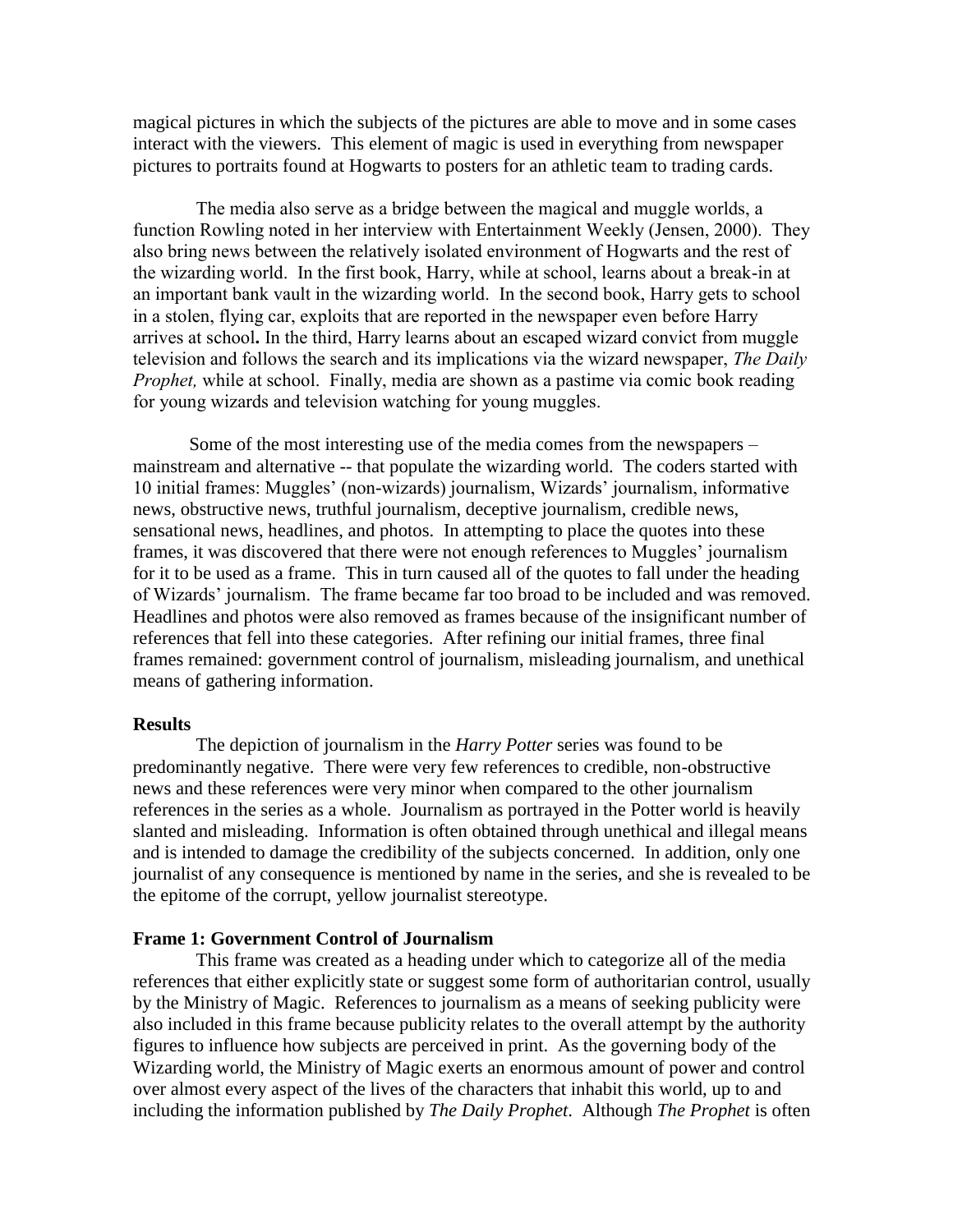depicted as slanted, it is the only real source of news in the Wizarding world depicted in the books. *The Prophet* appears to have no credible journalistic rival and is answerable to no one for what it prints, thus it is able to influence the characters' perceptions of events through what it chooses to print and how that information is presented. For example, in book five, one reads:

> "Well they're writing about you as though you're this deluded attention-seeking person who thinks he's a great tragic hero or something," said Hermione, very fast, as though it would be less unpleasant for Harry to hear these facts quickly. "They keep slipping in snide comments about you. If some far-fetched story appears they say something like ‗a tale worthy of Harry Potter' and if anyone has a funny accident or anything it's ‗let's hope he hasn't got a scar on his forehead or we'll be asked to worship him next — "

"I don't want anyone to worship —" Harry began hotly.

"I know you don't," said Hermione quickly looking frightened. "I *know* Harry. But you see what they're doing? They want to turn you into someone nobody will believe. Fudge is behind it, I'll bet anything. They want wizards on the street to think you're just some stupid boy who's a bit of a joke, who tells ridiculous tall stories because he loves being famous and wants to keep it going." *Harry Potter and the Order of the Phoenix***, Pages 73-74**

Protagonistic characters surmise that the government attempts to control the media, but also assume that the attempts at control are effective.

> ―While the Ministry insists there is nothing to fear from Voldemort, it's hard to convince people he's back, especially as they really don't want to believe it in the first place. What's more, the Ministry's leaning heavily on the *Daily Prophet* not to report any of what they're calling Dumbledore's rumor-mongering, so most of the Wizarding community are completely unaware anything's happened, and that makes them easy targets for the Death Eaters if they're using the Imperius Curse." *Harry Potter and the Order of the Phoenix***, Page 94**

This affect is ameliorated by what is also portrayed as a two-way relationship, with the media also putting pressure on the government and going around official sources when needed, to get a story. This excerpt from book six illustrates that the media is not limited to government-provided information.

Rumors continue to fly about the mysterious recent disturbance at the Ministry of Magic, during which He-Who-Must-Not-Be-Named was sighted once more.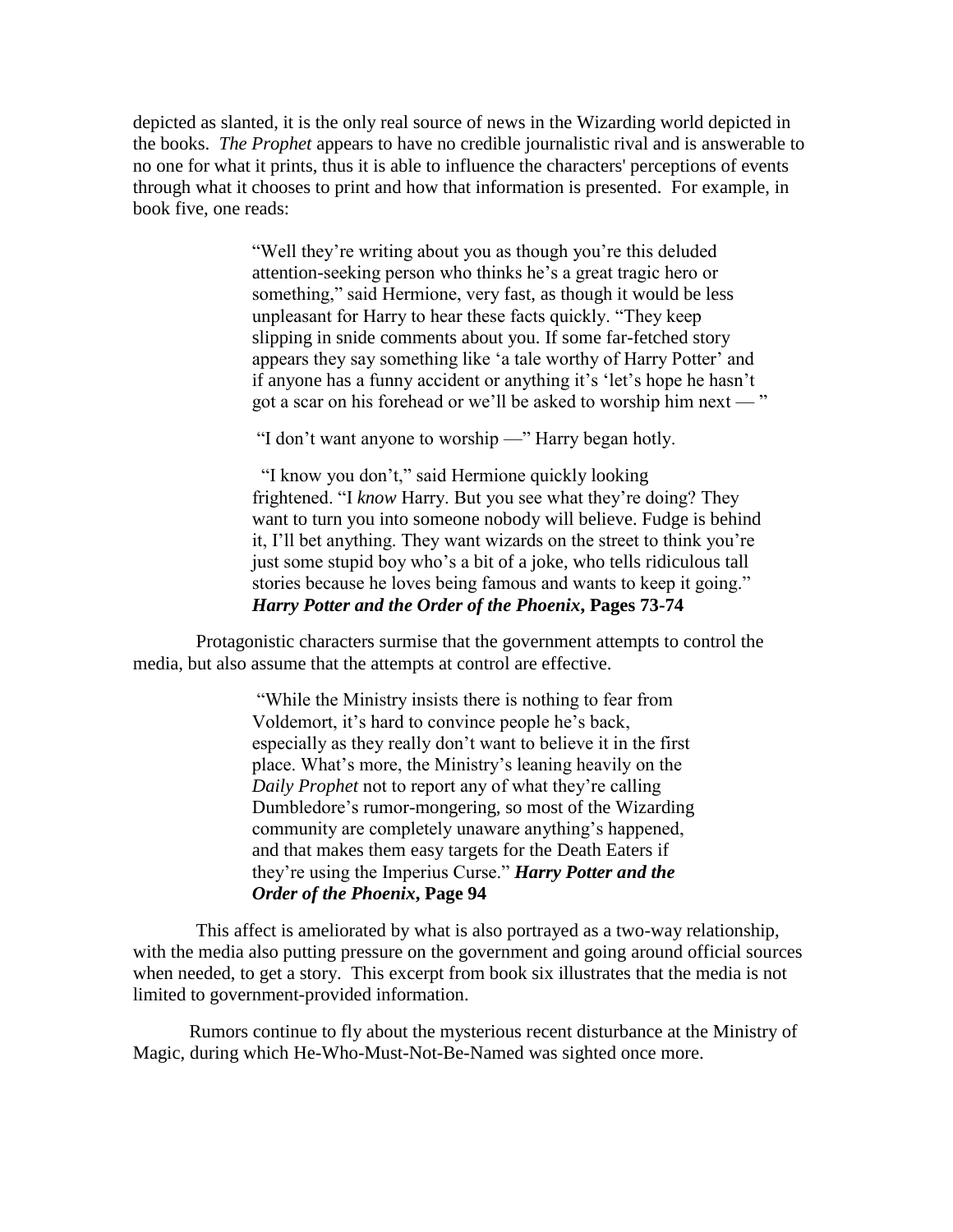"We're not allowed to talk about it, don't ask me anything," said one agitated Obliviator, who refused to give his name as he left the Ministry last night.

Nevertheless, highly placed sources within the Ministry have confirmed that the disturbance centered on the fabled Hall of Prophecy.

Though Ministry spokeswizards have hitherto refused even to confirm the existence of such a place, a growing number of the Wizarding community believe that the Death Eaters now serving sentences in Azkaban for trespass and attempted theft were attempting to steal a prophecy. *Harry Potter and the Half-Blood Prince***, Pages 38-41**

Individuals within the government are also shown acting as leaking information to the press, as this excerpt from book six indicates:

> Newly appointed Minister of Magic, Rufus Scrimgeour, spoke today of the tough new measures taken by his Ministry to ensure the safety of students returning to Hogwarts School of Witchcraft and Wizardry this autumn.

―For obvious reasons, the Ministry will not be going into detail about its stringent new security plans," said the Ministry, although an insider confirmed that measures include defensive spells and charms, a complex array of countercurses, and a small task force of Aurors dedicated solely to the protection of Hogwarts School. *Harry Potter and the Half-Blood Prince***, Pages 38-41**

# **Frame 2: Misleading Journalism**

This frame displays examples of or references to journalism that are obviously misleading, inaccurate, or libelous. For the purpose of this paper, "misleading journalism" is considered to be journalism that leads readers to draw the wrong conclusions about events, even if the basic facts are accurate; "inaccurate journalism" is considered to be journalism that is wrong about facts such as dates, names, times, and events, and "libelous" journalism" is journalism that attacks or abuses the characters of its subjects. Because all of these types are negative and are representative of a failure of journalism to accomplish its ideal goal, all examples of these types were grouped together.

In book three, the media are portrayed as attacking the character of a protagonist, who suffers as a result:

> "In the meantime, life became even worse for Harry" within the confines of the castle, for Rita Skeeter had published her piece about the Triwizard Tournament, and it had turned out to be not so much a report on the tournament as a highly colored life story of Harry. Much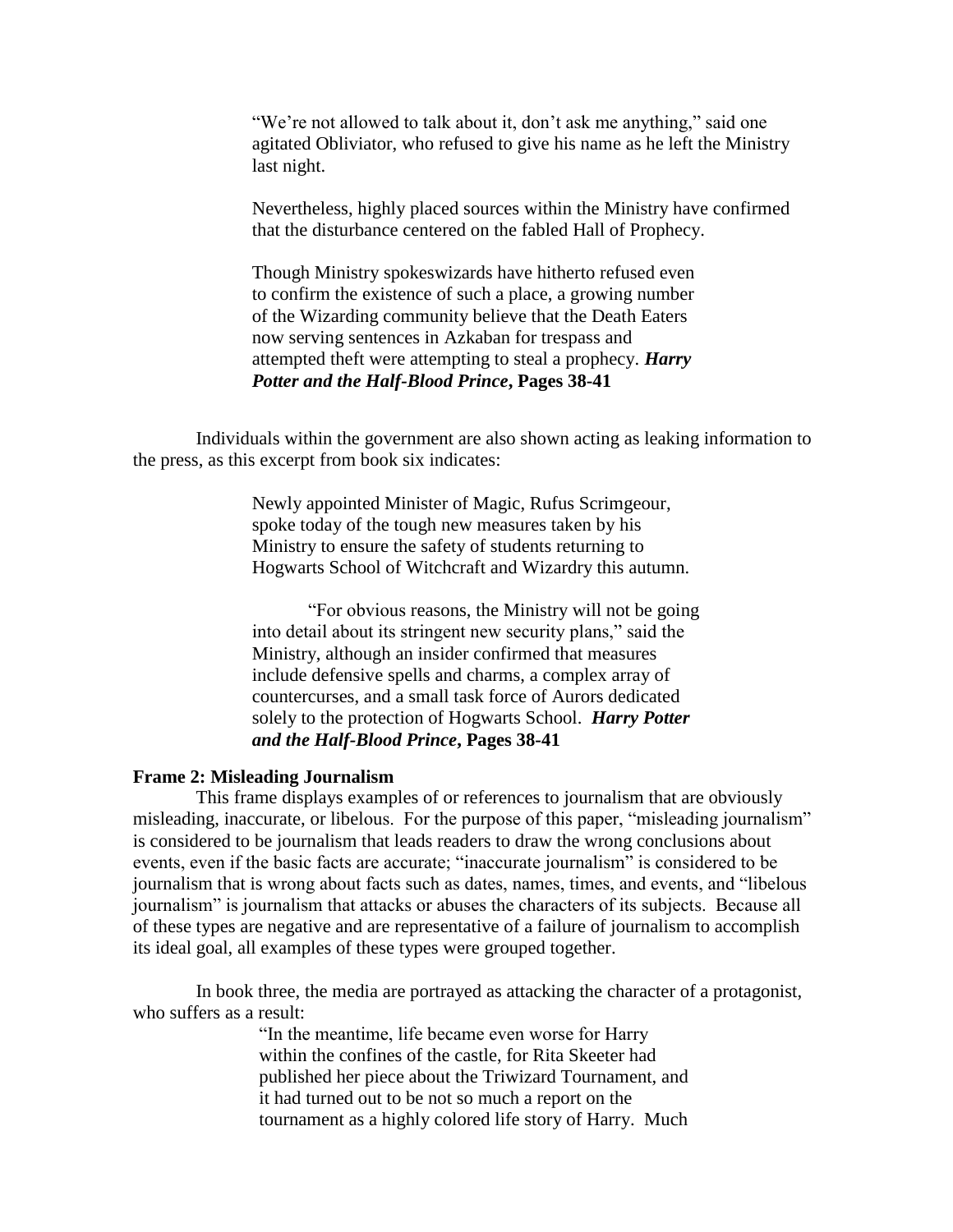of the front page had been given over to a picture of Harry; the article (continuing on pages two, six, and seven) had been all about Harry, the names of the Beauxbatons and Durmstrang champions (misspelled) had been squashed into the last line of the article, and Cedric hadn't been mentioned at all.

The article had appeared 10 days ago, and Harry still got sick, burning feeling of shame in his stomach every time he thought about it. Rita Skeeter had reported him saying an awful lot of things he couldn't remember ever saying in his life, let alone in that broom cupboard. *Harry Potter and the Goblet of Fire***, Page 314**

In book four, characters speculate about the media's motivations, which are confirmed by a member of the media herself.

> Rita gave Hermione a long, hard look. Then, leaning forward across the table toward her, she said in a businesslike tone, "All right, Fudge is leaning on the *Prophet*, but it comes to the same thing. They won't print a story that shows Harry in a good light. Nobody wants to read it. It's against the public mood. This last Azkaban breakout has got people quite worried enough. People just don't want to believe You-Know-Who's back." ―So the *Daily Prophet* exists to tell people what they want to hear, does it?" said Hermione scathingly.

Rita sat up straight again, her eyebrows raised, and drained her glass of firewhisky.

"The *Prophet* exists to sell itself, you silly girl," she said coldly. *Harry Potter and the Order of the Phoenix***, Pages 564-569**

# **Frame 3: Unethical Means of Gathering Information**

This final frame displays examples of information that is gathered through unethical and/or illegal means. To a journalist, "Unethical means" includes acts such as coercion, blackmail, invasion of privacy, and hearsay. "Illegal means" includes any means that would be considered illegal in a non-fictional, U.S. context, such as wiretapping, bugging, breaking and entering, and theft. As this frame centers on the gathering of information, a large number of the quotes that fall into this category relate to Rita Skeeter, a special correspondent for *The Daily Prophet*. Skeeter is the most prominent journalist in the *Harry Potter* series. She is an extreme example of a corrupt journalist who writes with a complete disregard for accuracy, truthfulness and objectivity. Skeeter often interviews her subjects with the aid of a Quick Notes Quill, a magical quill that writes automatically as the subject begins to speak. It does not, however, record verbatim what is spoken but instead creates sensational and inaccurate tales that bear little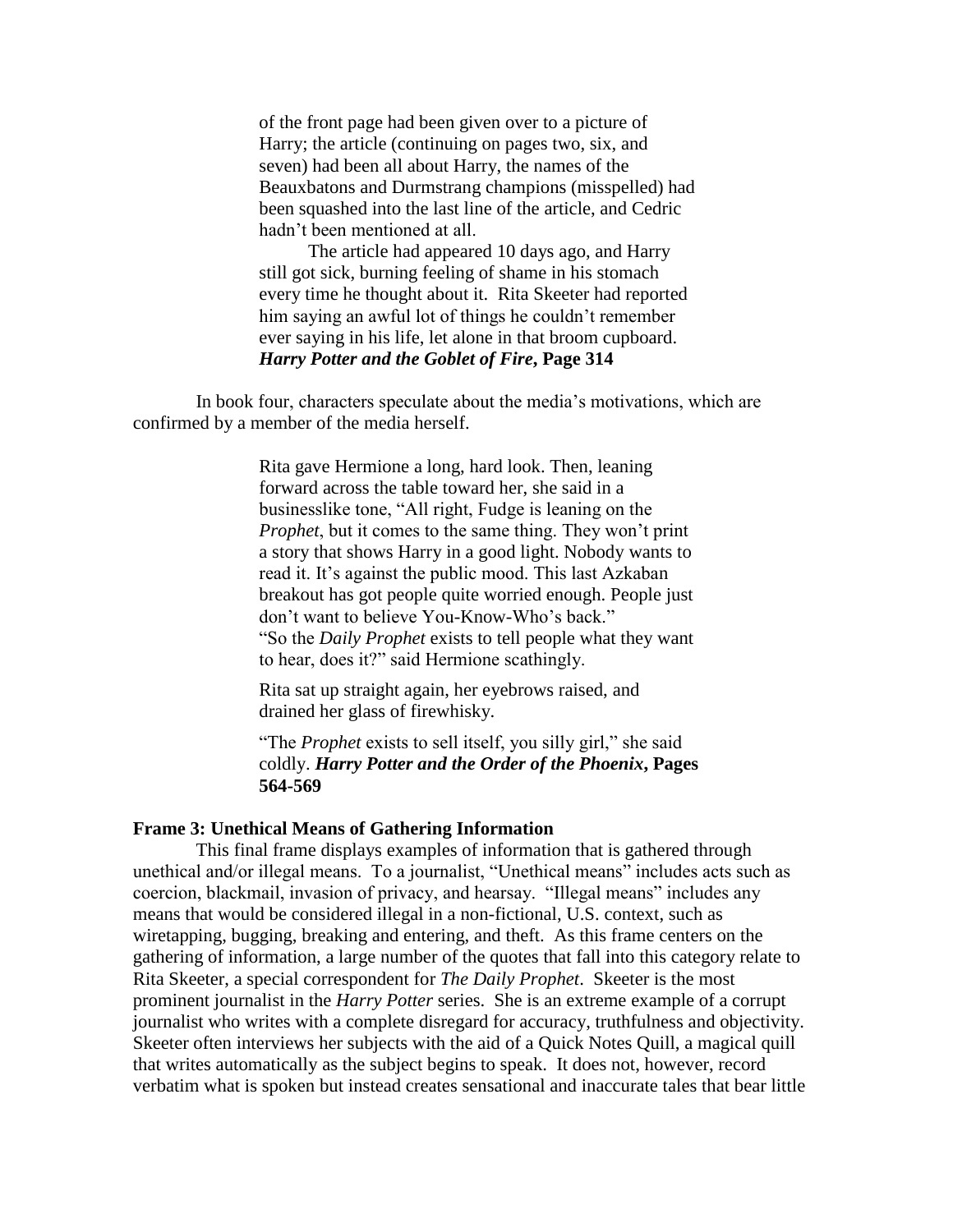resemblance to actual events, thus using it is considered unethical, as is illustrated in this quote:

> ‗You won't mind Harry, if I use a Quick Quotes Quill? It leaves me free to talk to you normally….'

‗A what?' Harry said.

Rita Skeeter's smile widened. Harry counted three gold teeth. She reached again into her crocodile bag and drew out a long acid-green quill and a roll of parchment, which she stretched out between them on a crate of Mrs. Skower's All-Purpose Magical Mess Remover. She put the tip of the green quill into her mouth. Sucked it for a moment with apparent relish, then placed it upright on the parchment, where it stood balanced on its point, quivering slightly...Now she leaned toward Harry and said, 'So, Harry…what made you decide to enter the Triwizard Tournament?'

‗Er – ‗said Harry again, but he was distracted by the quill. Even though he wasn't speaking, it was dashing across the parchment, and in its wake he could make out a fresh sentence:

*An ugly scar, souvenir of a tragic past, disfigures the otherwise charming face of Harry Potter, whose eyes –* **'Ignore the quill, Harry,' said Rita Skeeter firmly.** *Harry Potter and the Goblet of Fire***, Pages 303- 307**



Link here to [http://www.youtube.com/watch?v=0A0Rh8M6Pq0&mode=related&search=](http://www.youtube.com/watch?v=0A0Rh8M6Pq0&mode=related&search) which is a video from the movie that shows this scene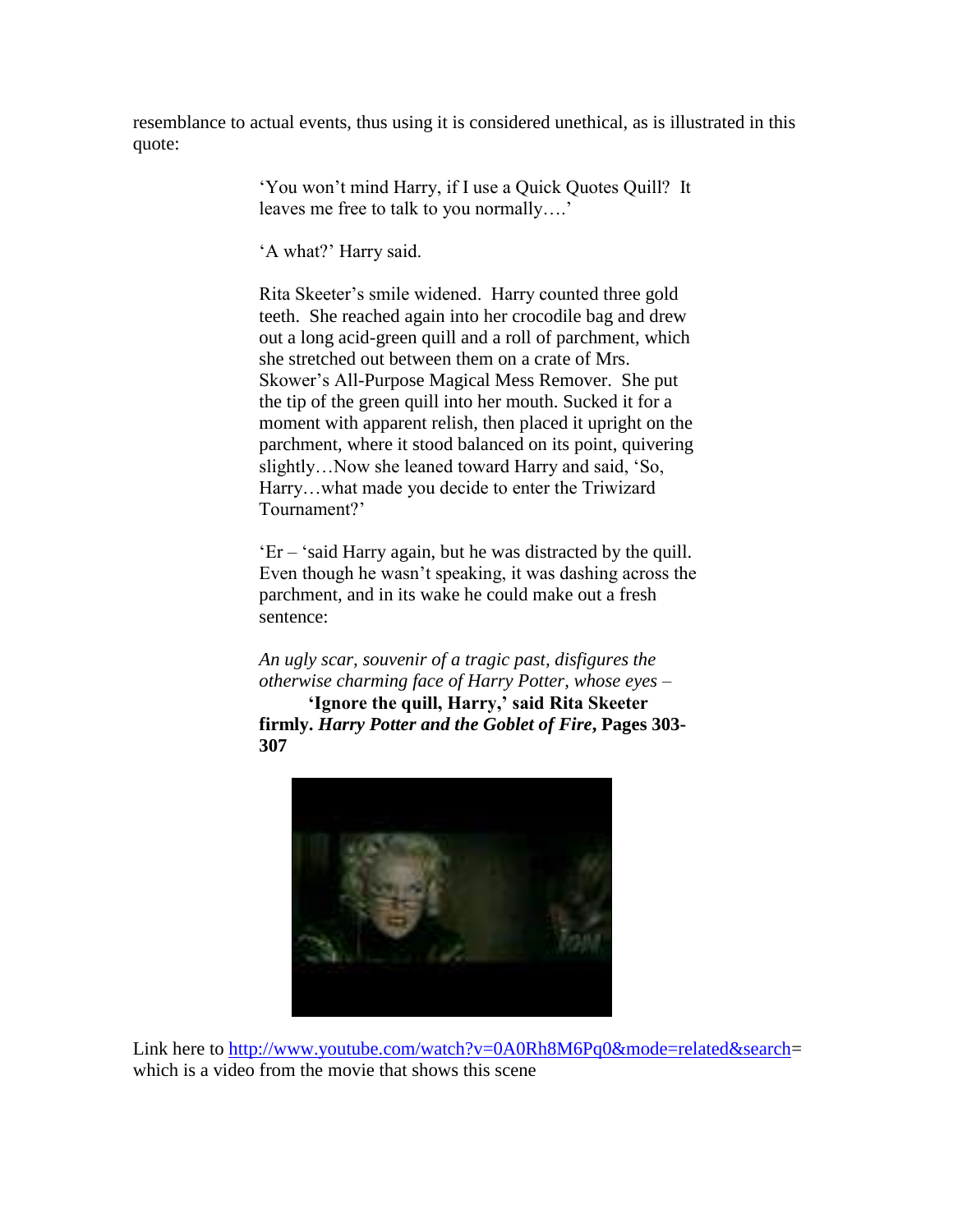Skeeter also has a knack for getting information from situations where those reported on do not know that they are being observed.

> ―'Look at this!' Harry snarled, and he shoved the *Daily Prophet* article under Hermione's nose.

Hermione's mouth fell open as she read. Her reaction was exactly the same as Ron's.

‗How did that horrible Skeeter woman find out? You don't think Hagrid *told* her?'

‗No,' said Harry, leading the way over to the Gryffindor table and throwing himself into a chair, furious. 'He never even told us, did he? I reckon she was so mad he wouldn't give her loads of horrible stuff about me, she went ferreting around to get him back.'

‗Maybe she heard him telling Madame Maxine at the ball,' said Hermione quietly.

‗We'd have seen her in the garden!' said Ron. ‗Anyway, she's not supposed to come into school anymore, Hagrid said Dumbledore banned her….'

‗Maybe she's got an Invisibility Cloak,' said Harry, ladling chicken casserole onto his plate and splashing it everywhere in his anger. 'Sort of thing she'd do, isn't it, hide in bushes listening to people." *Harry Potter and the Goblet of Fire***, Pages 441-442**

It turns out that this is exactly what she does. The unethical reporter is able to transform herself into an insect – a real bug.

## **Discussion**

While media in general are portrayed in a number of different ways, the results of this study show that corruption plays a major role within the context of news in the *Harry Potter* series. The only examples of news given are ones that portray it as manipulated, inaccurate and unethical. References to the Wizarding world's only other newspaper, the tabloid *The Quibbler*, and references to other forms of media such as radio were minor and not of any particular significance when weighed against the references made to corrupt, underhanded journalism. In addition, references to any form of accurate, nonobstructive journalism were virtually non-existent. Thus the main focus of this study centered on *The Daily Prophet* and its influence in the Wizarding world.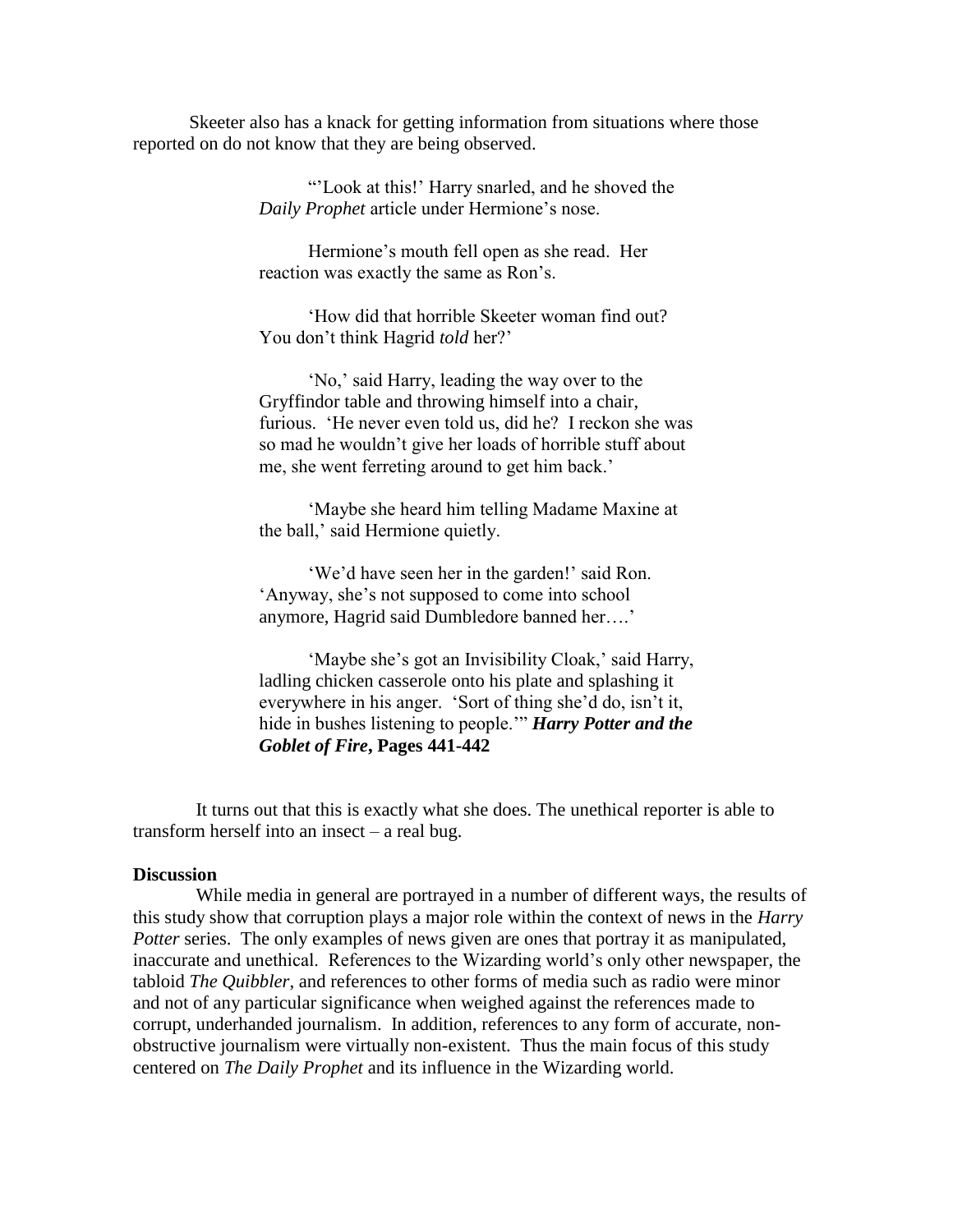The extremely negative depiction of journalism could have an adverse effect on child readers of the series as they may not have an understanding of journalism in a broader context. As a result of reading the series, they may infer that journalism is corrupt in general, deceptive, and would not make an attractive career choice. Defamation of character is also a concept that is widely present in the series. It would be important for child readers to understand the meaning behind acts such as libel and slander, and the ways in which these acts cause damage. Additionally, as there is no recourse for bad journalism in the series, child readers could mistakenly assume that such journalism always goes unpunished in the non-fictional world as well. The implications of this negative portrayal are actually quite broad when one considers the enormous popularity of the series and the fact that the books have been translated into multiple foreign languages, increasing their ability to attract an even greater number of readers.

Future researchers may benefit from combining a qualitative method such as a framing study with a quantitative method such as distributing a survey. Surveys could be distributed among a group of children who had read the books, asking them questions about the overall purpose of journalism and the negative depiction of it in the *Harry Potter* series. Alternately, future researchers could assemble a focus group comprised of children who had read the books and ask them questions about the negative portrayal of the media in the series, focusing on whether or not it actually affects how they think about journalism and the media in general.

### **References**

Bardick, A., Bernes, K., Magnusson, K., & Witko, K. 2005. Parents' perceptions of their role in children's career planning. *Guidance & Counseling,* 20(3/4): 152-157.

Bopry, J., & Hedberg, J. 2005. Designing encounters for meaningful experience, with lessons from J. K. Rowling. *Educational Media International*, 42(1): 91-105.

Capraro, R., & Capraro, M. 2006. Are you really going to read us a story? Learning geometry through children's mathematics literature. *Reading Psychology,* 27(1): 21-36.

Cartledge, G., & Kiarie, M. 2001. Learning social skills through literature for children and adolescents. *Teaching Exceptional Children*, 34(2): 40-47.

Diekman, Amanda B. & Murnen, Sarah K. 2004. Learning to be little women and little men: The inequitable gender equality of nonsexist children's literature*, Sex Roles* 50(5/6): 373-385*.* 

Hannibal, M., Vasiliev, R., & Lin, Q. 2002. Teaching young children basic concepts of geography: A literature-based approach. *Early Childhood Education Journal*, 30(2): 81- 86.

Helwig, A. 1998. Occupational aspirations of a longitudinal sample from second to sixth grade. *Journal of Career Development*, 24(4): 247-265.